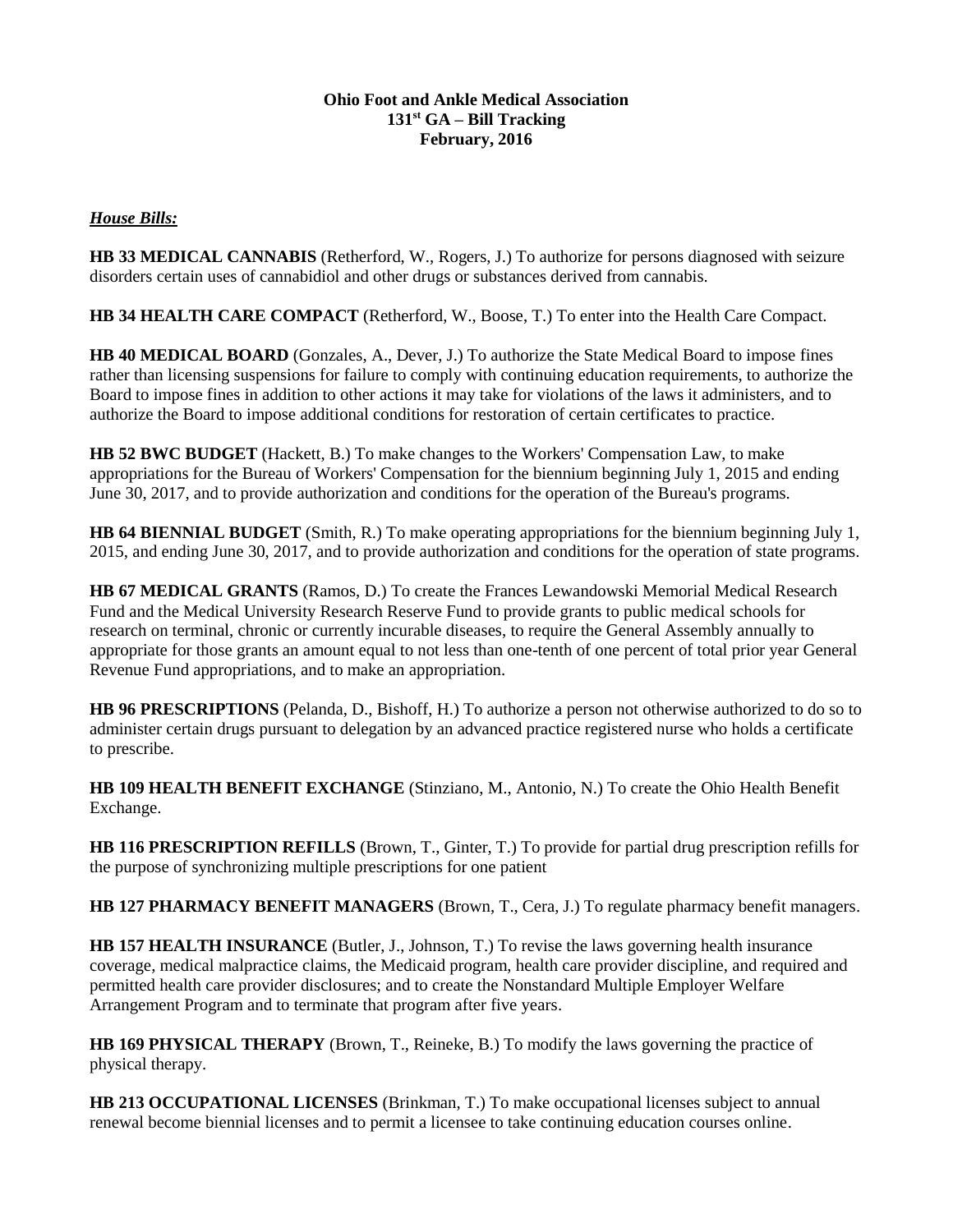**HB 216 NURSES** (Pelanda, D.) To revise the law governing advanced practice registered nurses.

**HB 224 ACCOUNTABLE CARE ORGANIZATIONS** (Antani, N., Duffey, M.) To require each accountable care organization (ACO) to establish a clinical laboratory testing advisory board and each clinical laboratory that provides services to participants in the ACO to designate a member of the board.

**HB 247 SEXUAL ORIENTATION THERAPY** (Driehaus, D., Phillips, D.) To prohibit certain health care professionals from engaging in sexual orientation change efforts when treating minor patients.

**HB 250 MEDICAID DRUGS** (Sprague, R., Driehaus, D.) Regarding Medicaid pharmacy utilization management programs and prior authorization requirements for certain opioids.

**HB 257 STATE OPERATIONS** (Becker, J.) To modify the law governing re-employed retirants; to expand the immunity from liability for certain health care professionals, workers, and organizations when providing care to indigent and uninsured individuals; to require the Department of Health to ensure that certain funds are not used to perform elective abortions, or promote or affiliate with any entity that performs elective abortions; to modify the method of calculating the severance tax; to make certain changes to the sales tax; to modify the income tax rates and calculation; and to reduce General Revenue Fund appropriations for the fiscal biennium ending June 30, 2017; and to eliminate Medicaid funding for the group described in section 192(a)(10)(i)(VIII) of the "Social Security Act."

**HB 276 CHIROPRACTORS** (Schuring, K.) To authorize chiropractors to engage in certain activities involving nutrition-related items and therapies, nonprescription drugs, and medical goods and devices.

**HB 285 PRESCRIPTION REFILLS** (Sprague, R.) To authorize pharmacists to dispense multiple refills of a prescription simultaneously under certain circumstances.

**HB 290 TERMINAL PATIENTS** (Sprague, R., Anielski, M.) To permit a physician to treat a terminally ill patient with a drug that is not approved by the United States Food and Drug Administration and permit a drug manufacturer to provide such a drug to the patient or physician.

**HB 394 UNEMPLOYMENT COMPENSATION** (Sears, B.) To temporarily change the taxable wage base under Ohio's Unemployment Compensation Law, to remove dependency classes for unemployment compensation benefit eligibility, to temporarily freeze automatic increases for weekly unemployment compensation benefit amounts, to reduce the number of weeks for which an individual may receive unemployment compensation benefits, to abolish the Unemployment Compensation Advisory Council, and to make other changes to Ohio's Unemployment Compensation Law.

**HB 421 PHARMACISTS-GIVE CERTAIN DRUGS BY INJECTION** (S. LaTourette) To authorize a pharmacist to administer by injection certain prescribed drugs

## *Senate Bills:*

**SB 17 MEDICAID COVERAGE** (Cafaro, C.) To require the Medicaid program to cover the eligibility expansion group authorized by the Patient Protection and Affordable Care Act and to make an appropriation.

**SB 31 HEALTH INSURANCE** (Tavares, C.) To prohibit health insurers from denying payment for a service during or after the performance of the service if the insurer provided prior written authorization for the service.

**SB 32 TELEMEDICINE** (Tavares, C.) Regarding insurance and Medicaid coverage of